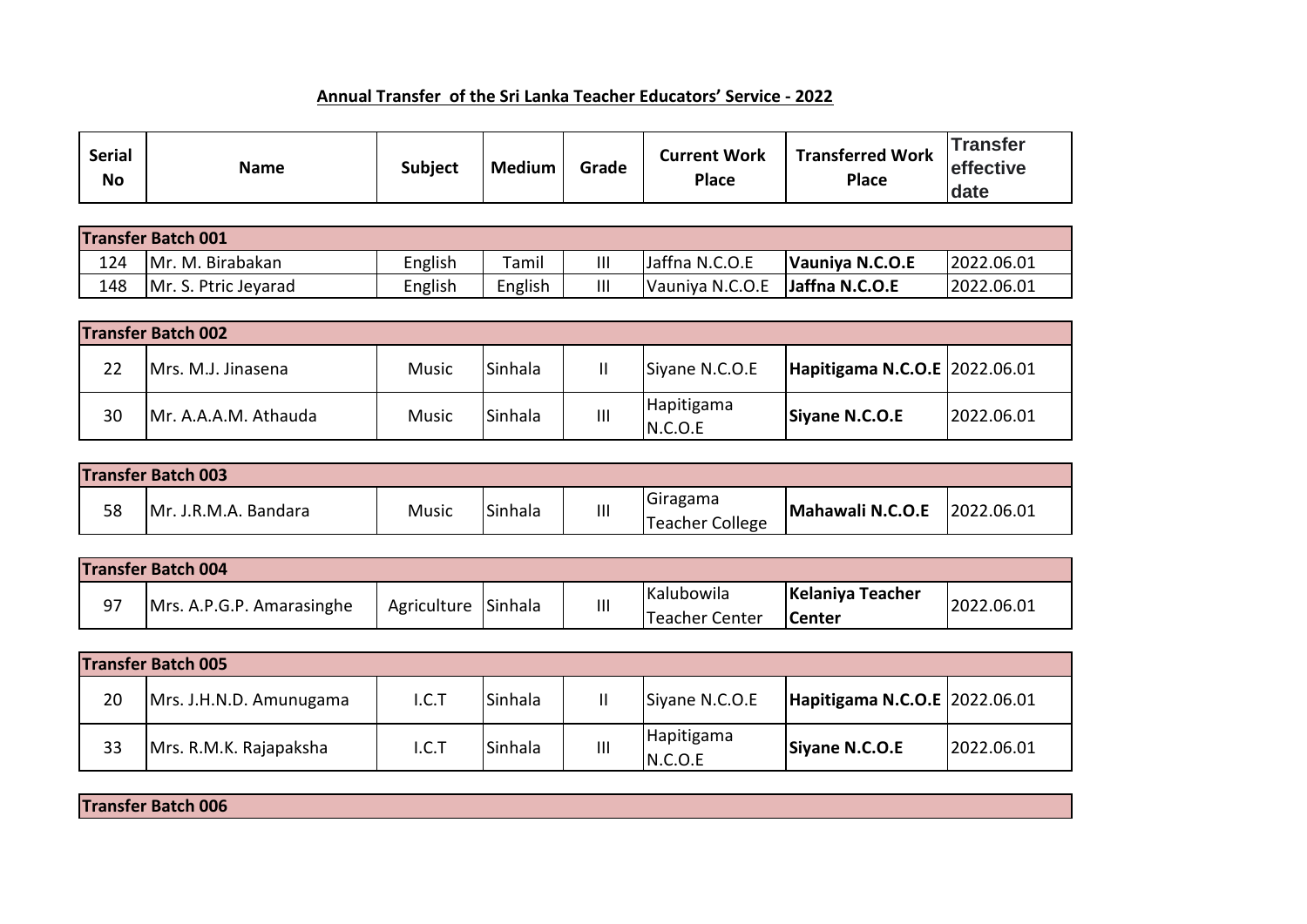| <b>Serial</b><br><b>No</b> | <b>Name</b>      | <b>Subject</b>     | <b>Medium</b> | Grade | <b>Current Work</b><br><b>Place</b> | <b>Transferred Work</b><br><b>Place</b> | <b>Transfer</b><br><b>effective</b><br>date |
|----------------------------|------------------|--------------------|---------------|-------|-------------------------------------|-----------------------------------------|---------------------------------------------|
| 43                         | Mrs. K. jivajini | Drama &<br>Theatre | Tamil         | Ш     | Sripada N.C.O.E                     | Jaffna Teacher<br><b>Center</b>         | 2022.06.01                                  |

|    | <b>Transfer Batch 007</b> |         |                |                |                       |                                                  |            |
|----|---------------------------|---------|----------------|----------------|-----------------------|--------------------------------------------------|------------|
| 72 | Mrs. K.D.S. Wijenayaka    | Drama & | Sinhala        | $\mathbf{III}$ |                       | Mahawali N.C.O.E   Pasdunrata N.C.O.E 2022.06.01 |            |
|    |                           | Theatre |                |                |                       |                                                  |            |
|    |                           |         |                |                |                       |                                                  |            |
|    | <b>Transfer Batch 008</b> |         |                |                |                       |                                                  |            |
| 17 | Ms. M.H.T.C. Thisera      | Sinhala | <b>Sinhala</b> | Ш              | Siyane N.C.O.E        | Hapitigama N.C.O.E 2022.06.01                    |            |
| 29 | Mrs. H.P.S. Sirisena      | Sinhala | Sinhala        | $\mathbf{  }$  | Hapitigama<br>N.C.O.E | Siyane N.C.O.E                                   | 2022.06.01 |

|    | <b>Transfer Batch 009</b> |         |                |   |            |            |            |
|----|---------------------------|---------|----------------|---|------------|------------|------------|
| 62 | Ms. D.D.N. De Silva       | Sinhala | <b>Sinhala</b> | Ш | Peradeniya | Maharagama | 2022.06.01 |
|    |                           |         |                |   | IN.C.O.E   | N.C.O.E    |            |

|     | <b>Transfer Batch 010</b> |                               |         |   |                          |                                 |            |
|-----|---------------------------|-------------------------------|---------|---|--------------------------|---------------------------------|------------|
| 107 | Mr. M.D.K. Dhammika       | sinhala<br>(Mother<br>Tongue) | Sinhala | Ш | Horana Teacher<br>Center | Meegahathenna<br>Teacher Center | 2022.06.01 |

|    | <b>Transfer Batch 011</b>      |              |               |   |            |                |            |
|----|--------------------------------|--------------|---------------|---|------------|----------------|------------|
| 56 |                                |              | <b>ITamil</b> |   | Batticaloa | Jaffna Teacher | 2022.06.01 |
|    | <b>Mr. F.T. Thomas Edision</b> | Professional |               | Ш | N.C.O.E    | <b>Center</b>  |            |

**Transfer Batch 012**